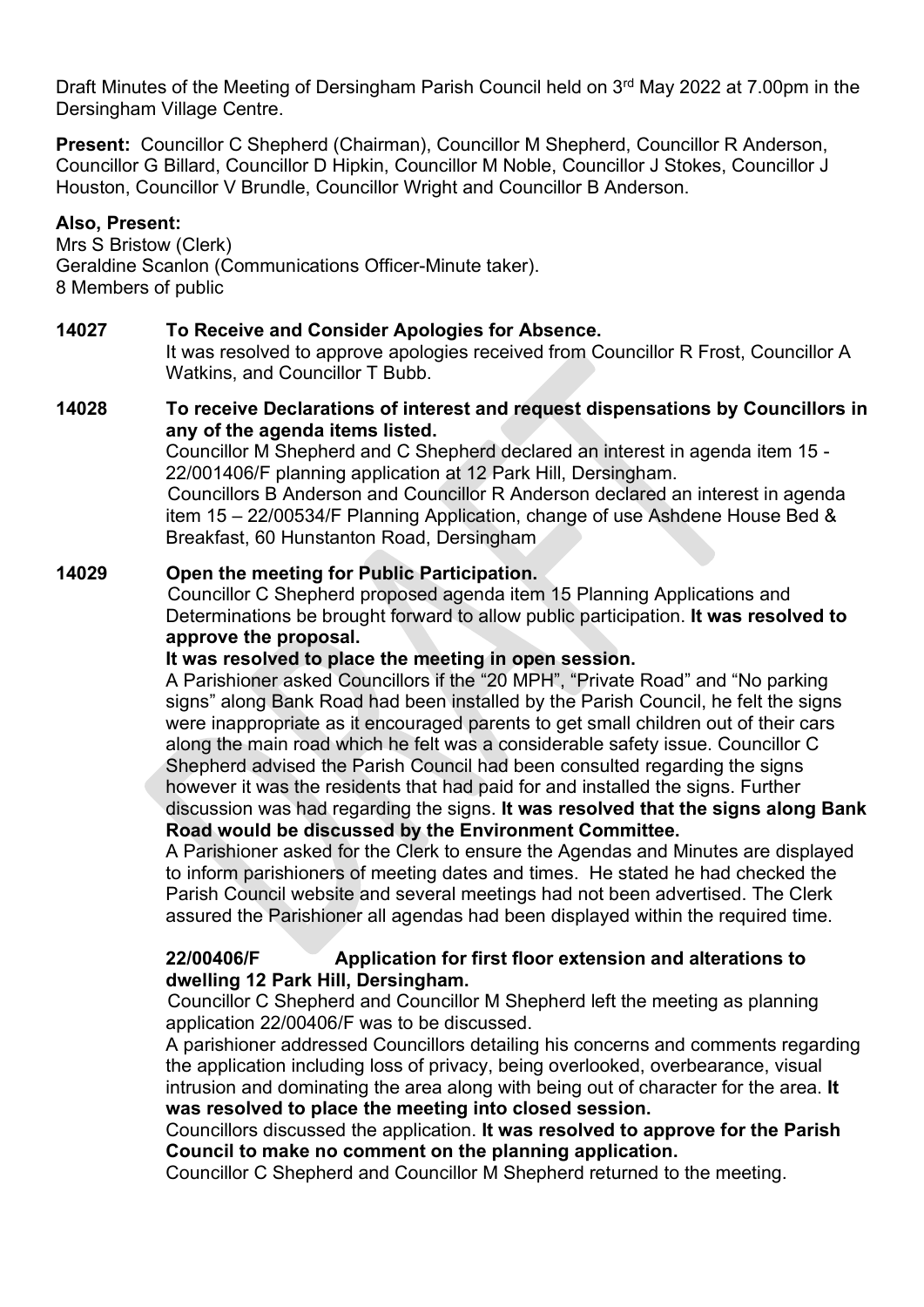22/005150/O Outline application some matters reserved: Residential plot for single storey dwelling at rear of 12 Woodside Close

It was resolved to place the meeting in open session.

No public wished to comment on Planning Application 22/00515/0.

It was resolved to place the meeting into closed session.

Councillors discussed the application. Councillor Hipkin advised there had been one objection made on the planning portal regarding the application. It was resolved to approve the decision that the Parish Council objects to the planning application because of overdevelopment. made.

 18/01579/FM Application for residential development of 10 dwellings at Dersingham Youth & Community Centre, 74 Manor Road, Dersingham. It was resolved to place the meeting in open session.

Planning application 18/01579/FM was discussed. A Parishioner asked if the application would improve the junction at Dodds Hill Road.

It was resolved to place the meeting into closed session.

Councillors discussed the application. It was resolved to approve for the Parish Council to make no objections on the planning application with the comment of improvements to the junction at Dodds Hill Road to be considered.

22/00534/F Application for retrospective change of use from hotel to Funeral Directors, ground floor & residential flat first floor. At Ashdene House Bed and Breakfast, 60 Hunstanton Road, Dersingham.

Councillor R Anderson and Councillor B Anderson left the meeting.

It was resolved to place the meeting in open session

 A Parishioner expressed her concerns in detail regarding the application, the impact it will have both on her home and her holiday let business. Another parishioner advised he had spoken to two solicitors and had been told there would be an impact on the value of the houses within a certain radius to an undertaker.

The applicant then addressed Councillors explaining the process he had gone through regarding the planning application for change of use. He also addressed the parishioners concerns and said he had spoken to the residents previously to try and alleviate their concerns.

It was resolved to place the meeting into closed session.

Councillors discussed the application. It was resolved to approve the Parish Council make an objection to the planning application because of the loss of holiday accommodation and detrimental impact on the neighbouring properties.

14030 To receive a verbal report from Norfolk County Councillor. Councillor Dark was not present.

#### 14031 To receive a verbal report from Borough Councillors.

Apologies had been received from Councillor T Bubb and Councillor J Collingham

#### 14032 Accounts for payment.

 Councillor C Shepherd advised the final payments list had been circulated that afternoon and reported there were three payments for authorisation to UK Power Network for disconnection and reconnection of replacement streetlights totalling £5793.00, however UK Power network had given discount on two lamps to be replaced due to them being located on the same street. Councillor C Shepherd proposed the payments be deferred to April's payment list to establish if further discounts could be given as the other lamps concerned, although not on the same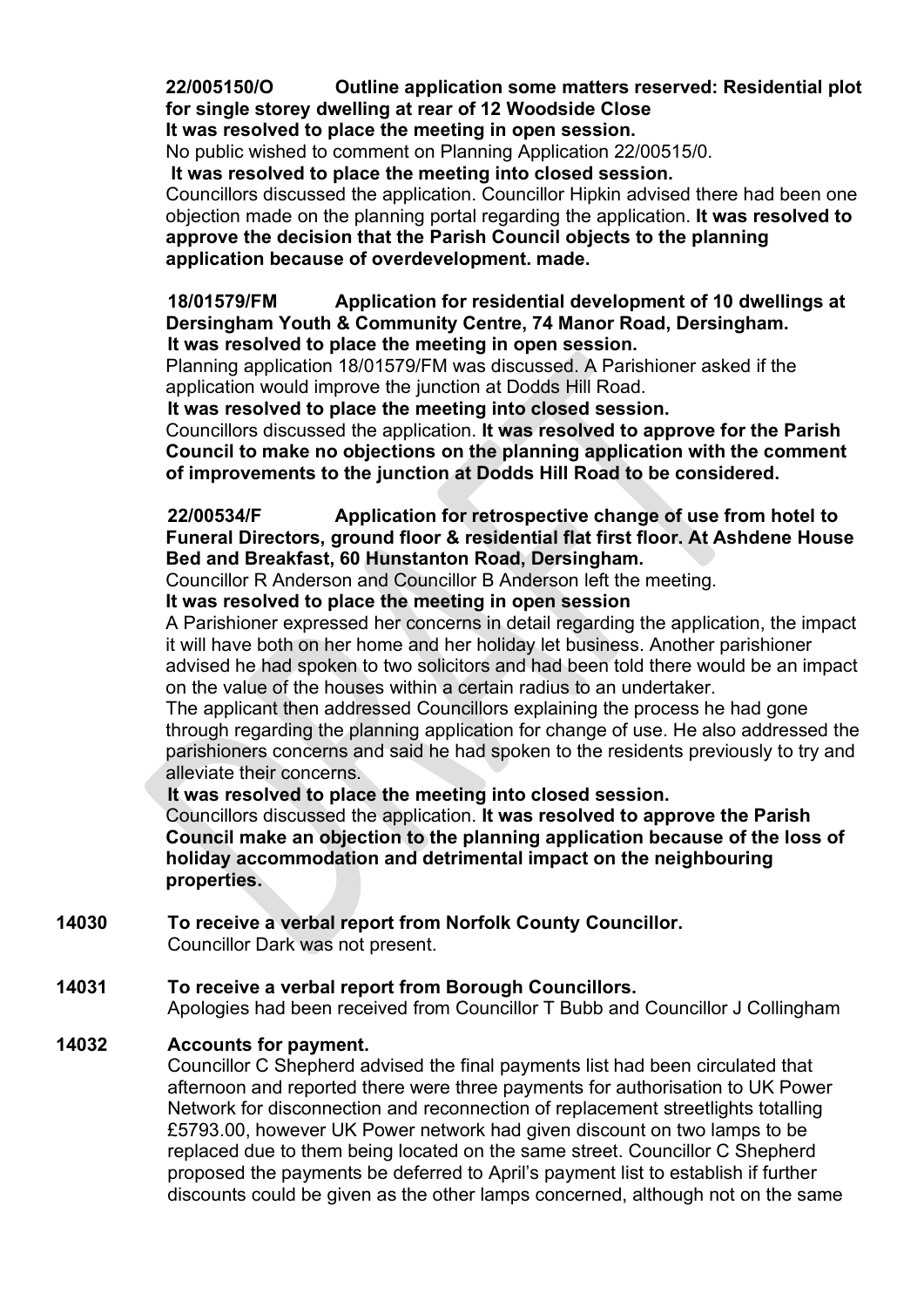#### road, were in the same vicinity. It was resolved to defer three payments to UK Power Network to June's payments.

## Dersingham Parish Council Expenditure transactions - payments Start of year

|                | Start of year                  |           |         |                    |                  |                                                                                                                                                          |            |
|----------------|--------------------------------|-----------|---------|--------------------|------------------|----------------------------------------------------------------------------------------------------------------------------------------------------------|------------|
| Tn no          | Chequ                          | Gross     | Vat     |                    | Net Invoice      | <b>Details</b>                                                                                                                                           | Chequ<br>e |
| 1              | B/T<br>01.04.22-<br>292        | £35.00    | £0.00   |                    | £35.00 01/04/22  | Information<br>Commissioner - Data                                                                                                                       | £35.00     |
| $\overline{c}$ | B/T<br>03.05.22-               | £767.33   | £0.00   |                    | £767.33 01/04/22 | NALC - Annual Subs                                                                                                                                       | £767.33    |
| 9              | 148<br>B/T<br>03.05.22-        | £2,388.00 | £0.00   | £2,388.00 01/04/22 |                  | Clanpress - Village Voice<br>Printing                                                                                                                    | £2,388.00  |
| 13             | 155<br>S/O<br>07.04.22-        | £126.16   | £21.03  |                    | £105.13 01/04/22 | K & M Lighting Services -<br><b>Streetlight Maintenance</b>                                                                                              | £126.16    |
| 24             | 159<br>B/T<br>03.05.22-<br>170 | £2,112.00 | £352.00 | £1,760.00 01/04/22 |                  | Cozens (UK) Ltd -<br>Confirmation of previous<br>verbal orders                                                                                           | £2,112.00  |
|                |                                |           |         |                    |                  | Re: 5-YEAR COMBINED<br><b>TR22 STRUCTURAL &amp;</b><br><b>FULL ELECTRICAL</b><br><b>INSPECTION &amp; TESTING</b><br><b>QUOTE</b><br>- 176 X STREETLIGHTS |            |
|                |                                |           |         |                    |                  | 1) Carry out a detailed<br>Full Electrical Inspection<br>& Test and provide a<br>report of Test Certificate<br>results for                               |            |
|                |                                |           |         |                    |                  | 176 x Streetlight<br>Columns.<br>2) Carry out a detailed<br>TR22 Structural Test and<br>provide a Inventory                                              |            |
| 31             | B/T<br>03.05.22-<br>177        | £5,000.00 | £0.00   | £5,000.00 01/04/22 |                  | Dersingham Parochial<br>Church Council - Annual                                                                                                          | £5,000.00  |
| 8              | B/T<br>03.05.22-<br>154        | £11.78    | £0.00   |                    | £11.78 02/04/22  | <b>WAVE - Recreation</b><br><b>Ground Water</b>                                                                                                          | £11.78     |
| 22             | <b>DD</b><br>02.04.22-<br>168  | £41.40    | £6.90   |                    | £34.50 02/04/22  | System: 3 Business<br>Solutions - 365 Subs                                                                                                               | £41.40     |
| 23             | B/T<br>03.05.22-               | £71.40    | £11.90  |                    | £59.50 02/04/22  | P J & B Jones Ltd -<br><b>Cutting Playing Field</b>                                                                                                      | £71.40     |
| 26             | 169<br>B/T<br>03.05.22-        | £210.00   | £0.00   |                    | £210.00 02/04/22 | Cavell & Lind - Occ<br><b>Health Assessment</b>                                                                                                          | £210.00    |
| 19             | 172<br>D/D<br>04.04.22-        | £8.50     | £0.00   |                    | £8.50 04/04/22   | Barclays Bank - E-<br>Payment Plan Charges                                                                                                               | £8.50      |
| 25             | 165<br>DD<br>04.04.22-<br>171  | £4,974.82 | £0.00   | £4,974.82 04/04/22 |                  | Public Works Loan Board<br>- PWLB Repayment                                                                                                              | £4,974.82  |
| 1              |                                | £2,323.29 | £0.00   | £2,323.29          |                  | <b>CNC</b><br>Capital Payment                                                                                                                            |            |
| $\overline{c}$ |                                | £2,651.53 | £0.00   | £2,651.53          |                  | <b>CNC</b><br>Interest Payment                                                                                                                           |            |
| 7              | S/O<br>04.04.22-<br>153        | £231.62   | £38.60  |                    | £193.02 05/04/22 | Grenke Leasing Ltd -<br>Photocopier                                                                                                                      | £231.62    |
| 17             | B/T<br>03.05.22-               | £69.99    | £0.00   |                    | £69.99 05/04/22  | David Doman - War<br>memorial                                                                                                                            | £69.99     |
| 5              | 163<br>B/T<br>03.05.22-        | £600.00   | £0.00   |                    | £600.00 06/04/22 | Sandringham Estate -<br>Sport Ground Rent                                                                                                                | £600.00    |
| 12             | 151<br>S/O<br>07.04.22-        | £270.00   | £0.00   |                    | £270.00 07/04/22 | C & E Handyman<br>Services - Cleaning                                                                                                                    | £270.00    |
| 20             | 158<br>DD<br>30.04.22-         | £13.40    | £2.23   |                    | £11.17 07/04/22  | Utility Warehouse -<br>Mobile Phone                                                                                                                      | £13.40     |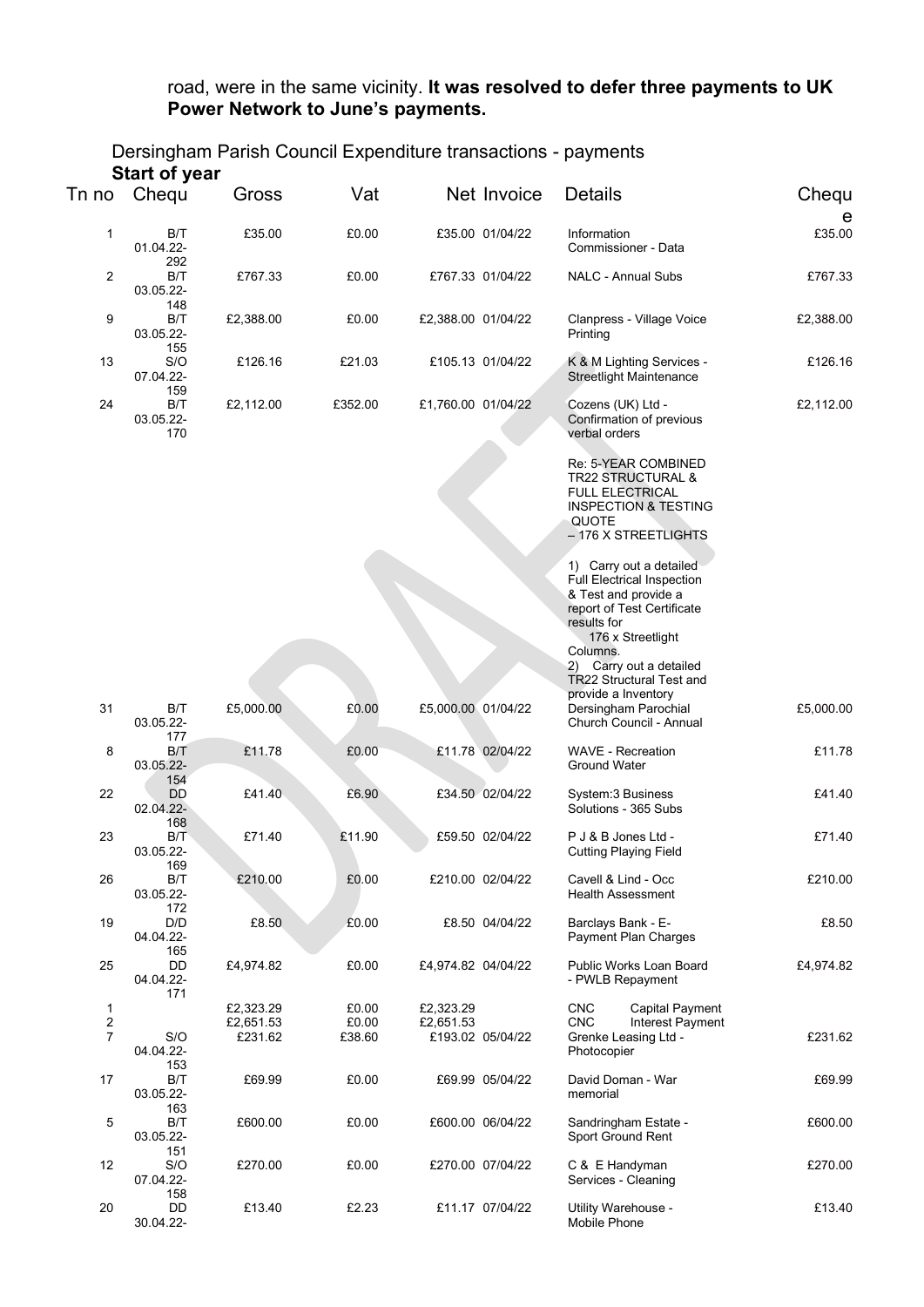|                                    | 166                           |            |         |                    |                  |                                                        |           |
|------------------------------------|-------------------------------|------------|---------|--------------------|------------------|--------------------------------------------------------|-----------|
| 6                                  | B/T<br>03.05.22-<br>152       | £97.07     | £16.18  |                    | £80.89 11/04/22  | <b>Aurora Managed Services</b><br>Ltd - Printing Costs | £97.07    |
| 10                                 | B/T<br>03.05.22-<br>156       | £799.32    | £0.00   |                    | £799.32 11/04/22 | Norfolk Pension Fund -                                 | £799.32   |
| 1                                  |                               | £155.98    | £0.00   | £155.98            |                  | Staff<br>Employees                                     |           |
| $\overline{2}$                     |                               | £643.34    | £0.00   | £643.34            |                  | Staff<br>Employers                                     |           |
| 18                                 | <b>SO</b><br>07.04.22-<br>164 | £90.00     | £0.00   |                    | £90.00 13/04/22  | C & E Handyman<br>Services - Cleaning                  | £90.00    |
| 11                                 | 30.04.22-<br>157              | £263.41    | £43.90  |                    | £219.51 15/04/22 | OPUSEnergy - Streetlight<br>Energy                     | £263.41   |
| 15                                 | <b>DD</b><br>30.04.22-<br>161 | £49.14     | £8.19   |                    | £40.95 15/04/22  | <b>British</b><br>Telecommunications -                 | £49.14    |
| 21                                 | <b>DD</b><br>20.04.22-<br>167 | £88.33     | £0.00   |                    | £88.33 20/04/22  | Jo Halpin Jones - Village<br>Voice Honorarium          | £88.33    |
| 3                                  | B/T<br>03.05.22-<br>149       | £500.00    | £0.00   |                    | £500.00 25/04/22 | Heacham & District CCS<br>- Grant                      | £500.00   |
| 4                                  | B/T<br>03.05.22-<br>150       | £6,500.00  | £0.00   | £6,500.00 25/04/22 |                  | Dersingham Sports<br><b>Ground Management</b>          | £6,500.00 |
| 14                                 | B/T<br>25.04.22-<br>160       | £863.11    | £0.00   |                    | £863.11 28/04/22 | Committee - Yearly Grant<br>Wages                      | £863.11   |
| 16                                 | B/T<br>25.04.22-<br>162       | £1,438.10  | £0.00   | £1,438.10 28/04/22 |                  | Wages                                                  | £1,438.10 |
| 33                                 | D/P<br>05.05.22-<br>33        | £36.00     | £0.00   |                    | £36.00 04/05/22  | Campaign To Protect<br>Rural England - Subs            | £36.00    |
| 32                                 | D/P<br>09.05.22-<br>32        | £648.00    | £108.00 |                    | £540.00 09/05/22 | Ward Hill Walker - HR<br>Advice                        | £648.00   |
| <b>Total</b>                       |                               | £28,303.88 | £608.93 | £27,694.9          |                  |                                                        |           |
| Signature<br>09/05/22 07:26 PM Vs: |                               | Date       |         |                    |                  |                                                        |           |

#### It was resolved to approve the payments.

## 14033 Accounts up to 31st March 2022.

 Councillor C Shepherd advised the accounts up to 31st March 2022 had been circulated and Councillor M Shepherd had circulated his Internal Auditor Quarterly Report.

 Councillor M Shepherd advised he had performed the IAC quarterly report for January 2022- March 2022. He confirmed no discrepancies had been found therefore there was nothing to report to Full Council.

## 14034 Minutes of the Meeting of the Planning Committee Meeting 4th April 2022.

 Councillor Hipkin advised the planning committee had met and discussed one application 22/00344/F which committee had approved with no objections. The Clerk advised the application is to be determined by the Borough Council Planning Committee and asked if the Parish Council wished to send representation. The Chairman declined.

#### 14035 Minutes of the Environment Committee Meeting 4th April 2022.

 Councillor C Shepherd advised the Environment Committee had approved the renewal of the street light maintenance contract and it would be awarded to the existing contractor. The Clerk queried if the contract had been agreed for one or three years. Councillor C Shepherd confirmed a three-year contract. Councillor C Shepherd reported the following: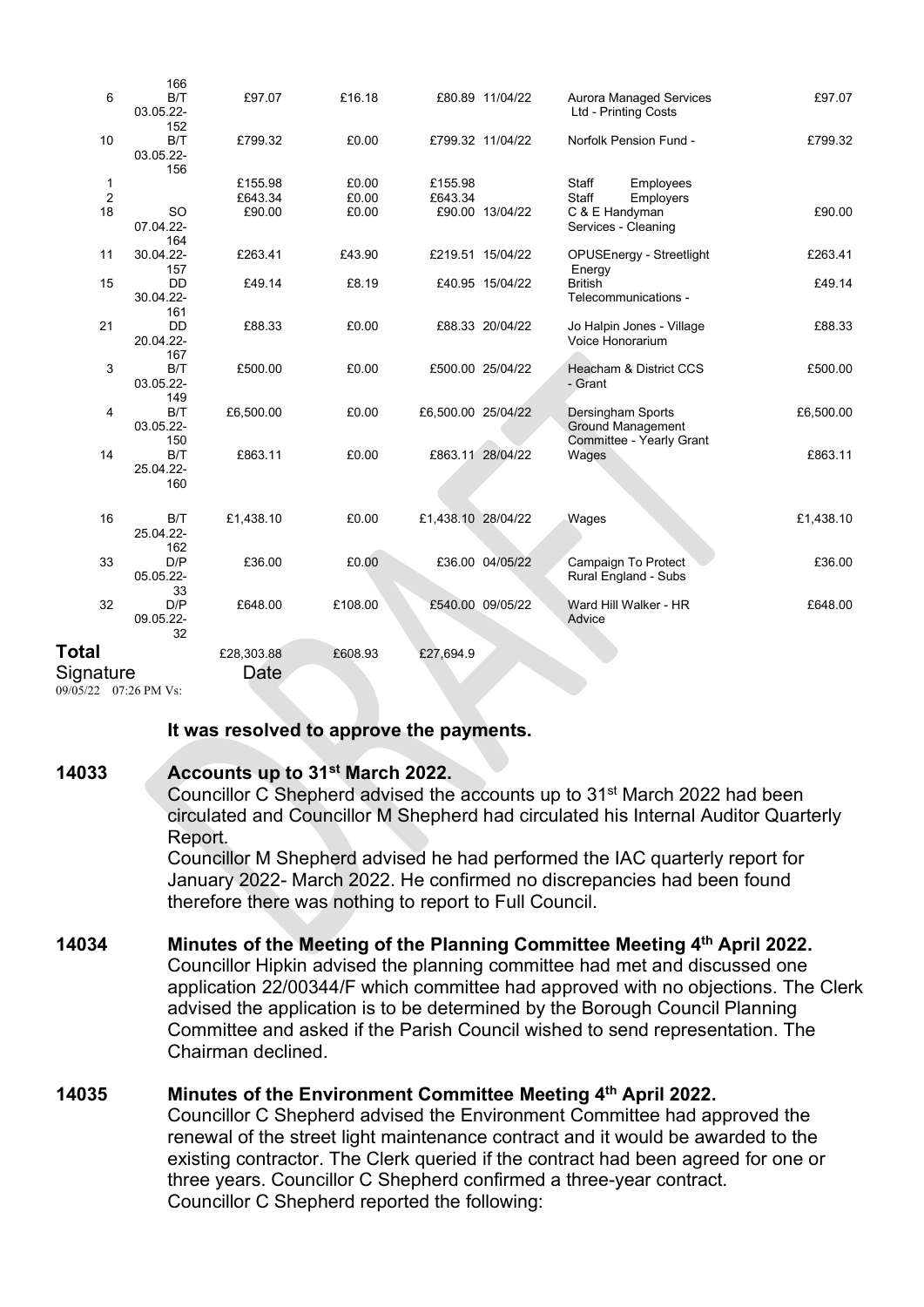A litter pick had been arranged for Sunday 30<sup>th</sup> May, meeting at the War Memorial Gardens at 10.30am and asked for volunteers to attend, she advised although equipment will be provided it is advisable to bring your own gloves. Currently there is no deputy Tree Warden, Councillor C Shepherd asked if any would like to volunteer for the role.

#### 14036 Minutes of the Staffing Committee Meeting 11th April 2022.

 Councillor C Shepherd advised the Staffing Committee had approved staff salaries. She said there were issues raised at staffing that would need to be reported and discussed by Full Council however this would be reported in closed session.

#### 14037 Minutes of the Communications Committee 19th April 2022.

 Councillor C Shepherd said a Queens Platinum Jubilee events pull out/brochure had been compiled by Councillor Bubb that would be delivered with the next edition of the Village Voice and wished to thank Councillor Bubb for his work.

#### 14038 Chairman's Report.

Councillor C Shepherd reported the following:

 Correspondence had been received from Atelier Associates requesting permission to submit Dersingham Village Centre for the Mayor's Design awards 2022. It was resolved to approve Atelier Associates to submit the Dersingham Village Centre for the Mayor's Design awards 2022 and for the Clerk to notify Atelier of the outcome.

 The Big Lottery had formally confirmed the funding end date had been reached, and records will be retained for 7 years.

 Councillor C Shepherd had written to the neighbour of the Centre regarding a tree that had caused concerns after storm Eunice. A response had been received from the owner who advised the tree had been inspected and declared safe. A picture had been taken 6 years ago and there is no change to the trees condition.

 The Parish Council's CPRE subscription had lapsed, the Clerk advised the cost would be £37.00 to subscribe. Councillors were asked if they wish to renew the subscription. It was resolved to renew the CPRE Subscription.

Councillors were reminded the Annual Parish Meeting is to be held the on the 17<sup>th</sup> May 2022, Dersingham Village Centre.

#### 14039 Clerk's/RFO Report.

 Councillor C Shepherd advised as the Clerk had handed her report to Councillors at the start of the meeting, she proposed the report be deferred as some important points had been raised however Councillors had not had sufficient time to read the report. It was resolved to approve the proposal.

 The BT Contract will be raised at the next Finance & Administration Committee meeting, Councillors discussed the date of the next Finance meeting. After discussion it was resolved the next Finance & Administration Committee meeting would be held Monday 16th May 2022.

## 14040 Clerk's report on SLCC Conference.

The Clerk had circulated her report to Councillors.

 Councillor C Shepherd asked if there was anything the Clerk wished to report to Full Council regarding the SLCC Conference. The Clerk advised that WhatsApp's are covered within GDPR and SAR. She also said that recruiting new Councillors is currently a common problem throughout all Parishes.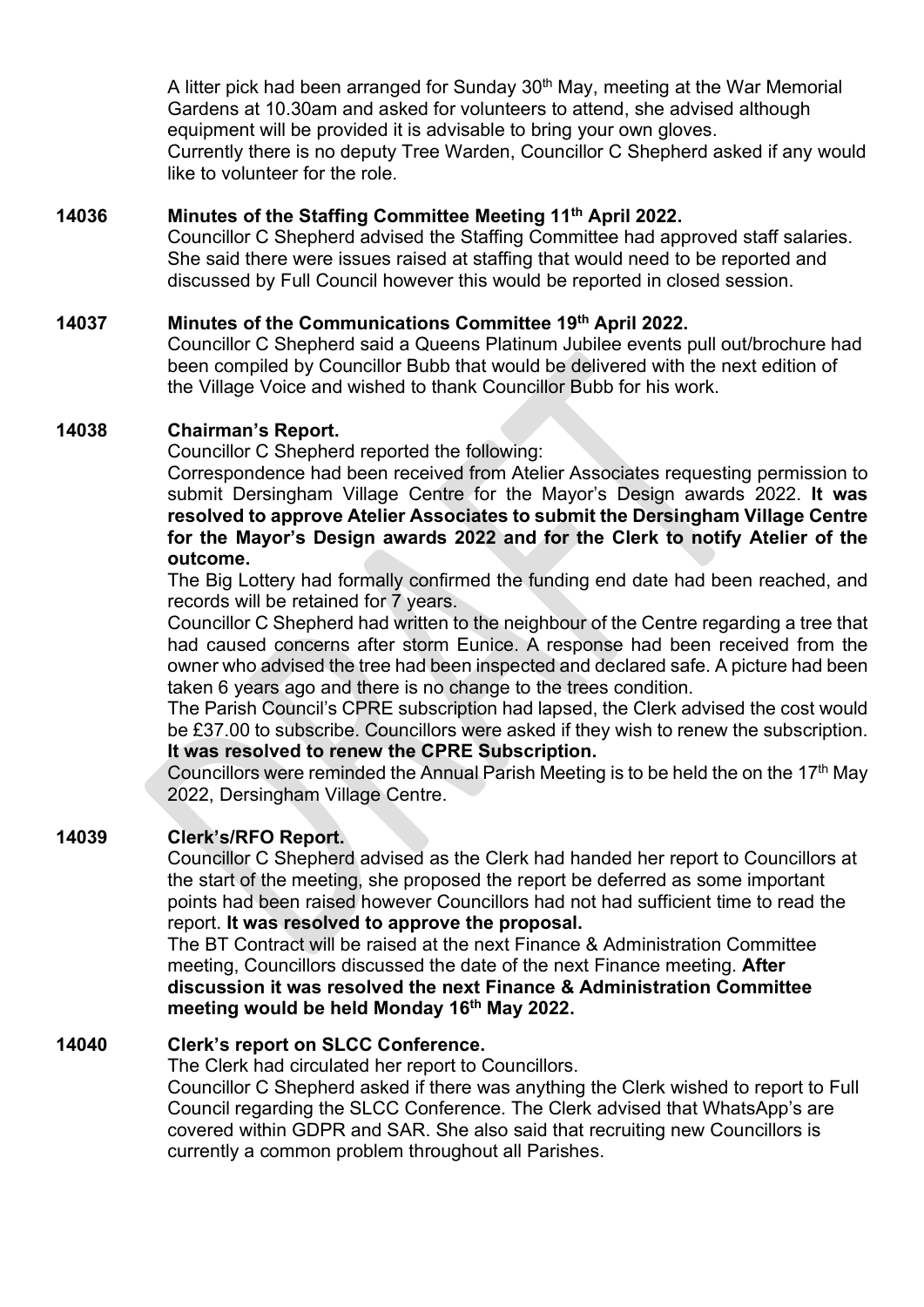## 14041 Queens Platinum Jubilee.

 Councillor C Shepherd said she had received an email from the Choir booked to perform at the Parish Councils Tea Party Friday 3<sup>rd</sup> June, advising they are no longer able to perform, therefore she is going to speak with the Daycentre regarding alternative entertainment. Plans for the Beacon Lighting Thursday  $2<sup>nd</sup>$  June is yet to be finalised and a TENs (Temporary Events Notice) licence had been obtained for the events to be held on the Recreation Ground.

## 14042 Applications and Determinations.

All applications can be viewed, commented on, online at the Borough Council's Planning Portal. online.west-norfolk.gov.uk/online-applications/

Applications: See Minute 14029.

Determinations:

 21/01790/F Application for erection of 2 No. dwellings with garages at land South of 12 Prince Charles Close, Dersingham – Refused.

 22/00172/F Application for proposed garage at 6c Fern Hill, Dersingham. – Granted.

22/00175/F The proposal seeks permission for a two-storey rear extension, internal works, and front porch to be erected to the existing property at 30 Centre Vale, Dersingham. The reason for the re-consultation was due to a Certificate B ownership needed to be submitted, no further changes have been made to the plans – Granted.

# 14043 Correspondence.

Councillor C Shepherd advised an Email from Ingoldisthorpe Community Speed Watch Team had been received advising they are seeking a further site to monitor speed through Ingoldisthorpe and were seeking permission to display a sign on a lamppost, in Dersingham, 300 metres from their location on Brickley Lane, which had already been approved by Norfolk Police. It was resolved to approve the proposal.

Norfolk Superhero is to be held at Holkham on the 18<sup>th</sup> June 2022, this is a quadrathlon of swimming, kayaking, running and cycling. Councillor C Shepherd advised this would impact Admirals Drive, Dersingham during the cycling leg of the event.

The Clerk advised the contractor who had been awarded the contract for grass cutting had increased his charges for the third year of the contract, in his original quote, due to the projected rise in fuel costs, however since submitting his quote the price of fuel has increased considerably and requested an increase to both year one and two of his contract by 6-8%. Councillor M Shepherd proposed the request be discussed by the Environment Committee at their next meeting. It was resolved to approve the proposal

# 14044 Items for inclusion on the next agenda.

# 14045 Date & Place of next meeting.

Annual Parish Council Meeting: 30<sup>th</sup> May 2022, Garden Room, Dersingham Village Centre.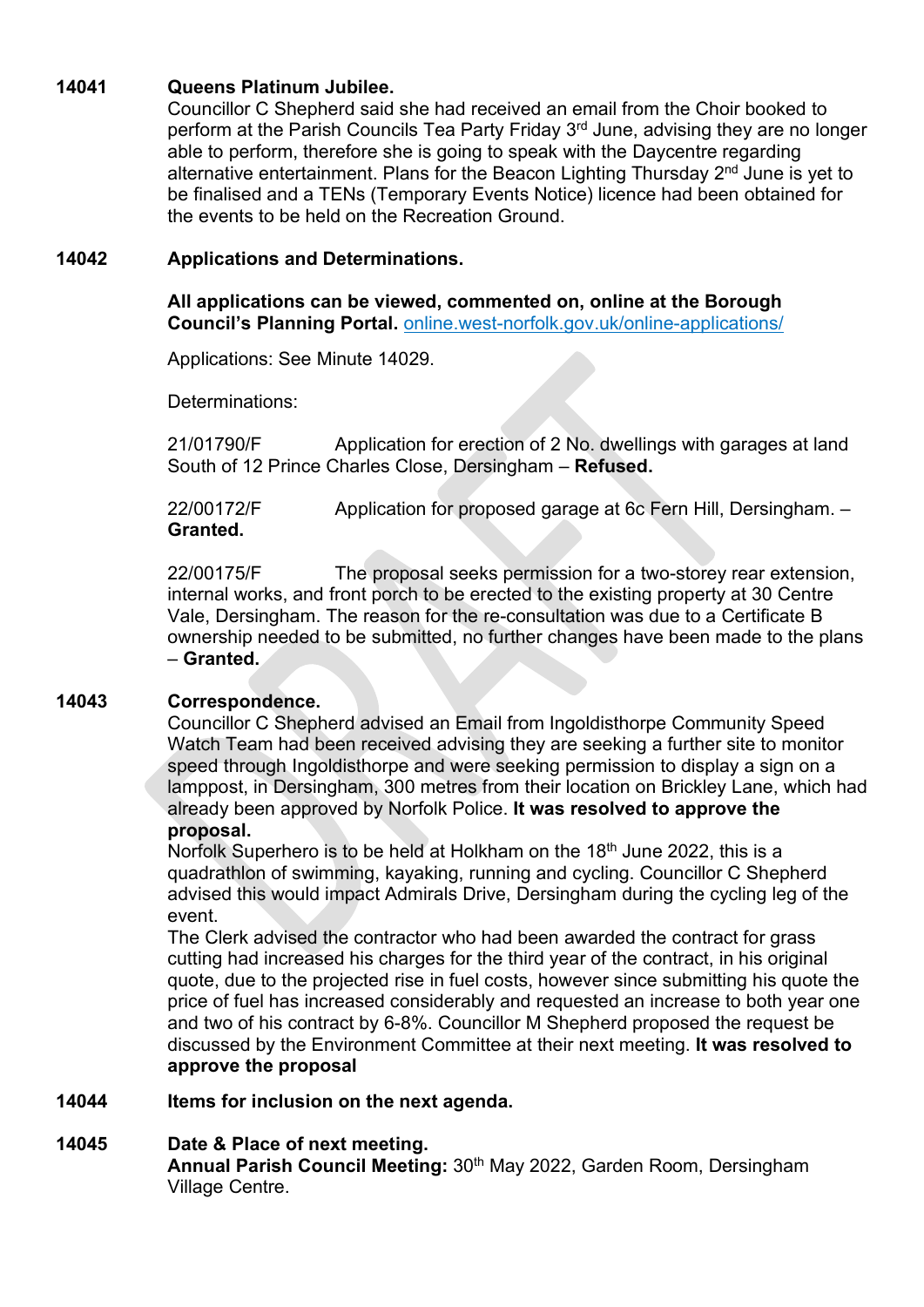# 14046 Public Participation.

# EXCLUSION OF THE PRESS AND PUBLIC

To consider passing the following resolution: "That by virtue of the provisions of Section 1 (2) of the Public Bodies (Admission to Meetings) Act 1960, the public be excluded during discussion of the following business on the grounds that publicity would be prejudicial to the public interest by reason of the confidential nature of the business to be transacted.

# 14047 Sports Ground Lease.

Councillor C Shepherd advised a favourable response had been received by the Solicitor regarding concerns raised on the headlease and she is to contact our Solicitor next week regarding the Underlease.

## 14048 Social Club Lease.

Councillor Wright asked if any response had been received since the previous Full Council meeting. Councillor C Shepherd advised there had been no response. After discussion it was proposed the Clerk draft an email to the Social Club Trustees detailing the Parish Councils intentions for the future of the Social Club, which would then be agreed by Councillors.

# 14049 Minutes of the meeting of Dersingham Parish Council 15th February 2022.

- a) Approve minutes.
- b) Action points.

Councillor C Shepherd proposed the minutes be deferred due to the incorrect minutes being circulated and apologised to the Clerk for the misunderstanding. After discussion it was resolved to approve the minutes be deferred.

## 14050 Minutes of the meeting of Dersingham Parish Council 14th March 2022.

- a) Approve minutes.
- b) Action points.

It was resolved to approve the minutes be deferred.

# 14051 Minutes of the meeting of Dersingham Parish Council 21<sup>st</sup> March 2022.

- a) Approve minutes.
- b) Action points.

# It was resolved to approve the minutes be deferred.

Staffing Committee – Staffing issues were discussed.

#### Action Points

# Councillor C Shepherd.

 To arrange a zoom meeting as per minute 13908. The Clerk, Councillor C Shepherd, and Mrs Scanlon to attend.

#### Action Points Dersingham Parish Council Meeting 28<sup>th</sup> January 2022. Clerk

To contact NS&I for an update on the account signatories.

#### Action Points Dersingham Parish Council Meeting 15th February 2022. Clerk

To place an order for 5 new lamp columns using £4560.00 from project reserves.

# Action Points Dersingham Parish Council Meeting 21<sup>st</sup> March 2022.

Clerk